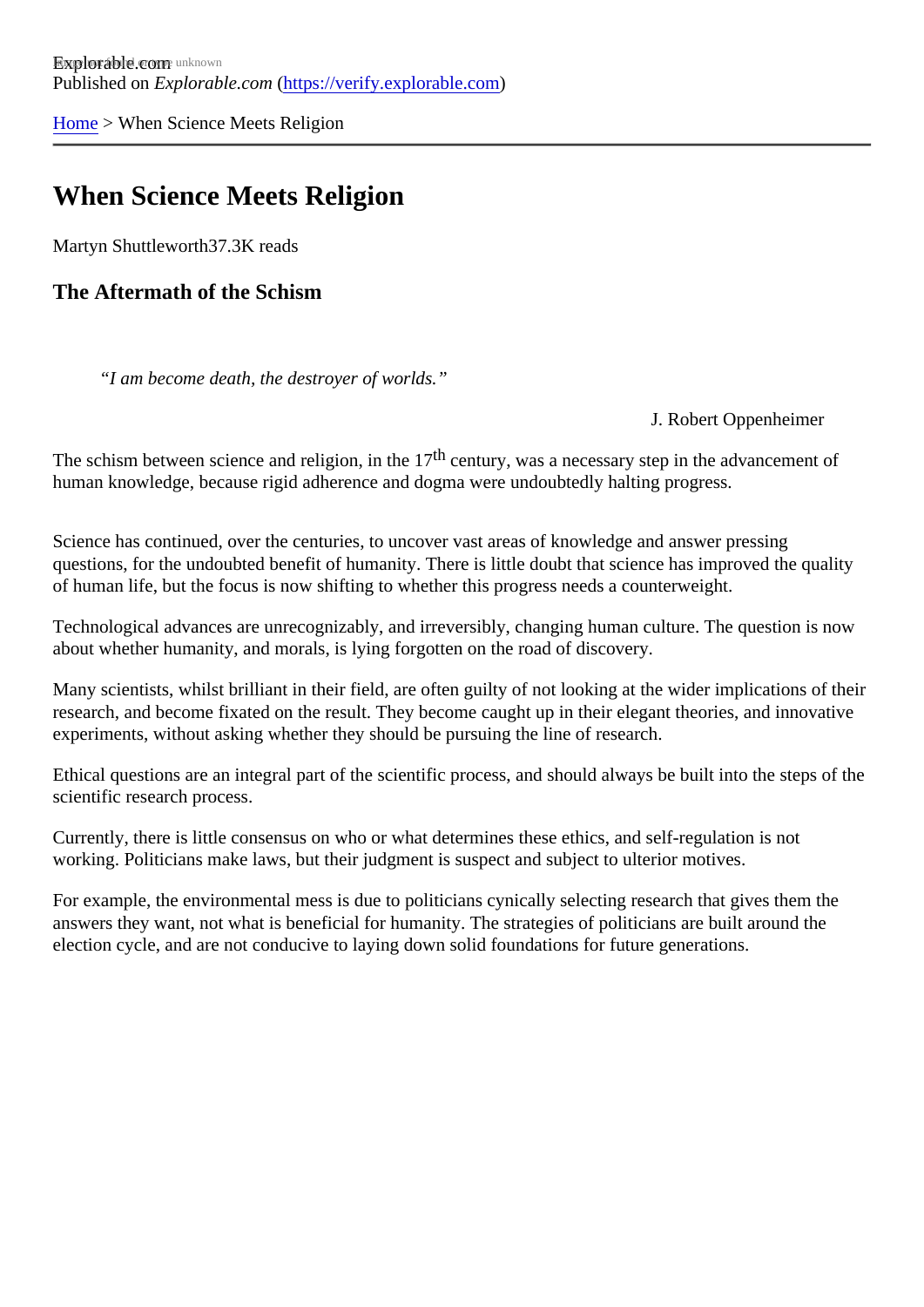# The Ethical Codes Regulating Science

Science has always faced questions a[bout ethics](https://verify.explorable.com/ethics-in-research) and morality, during th[experimental design proce](https://verify.explorable.com/design-of-experiment)ss , and also in determining how the results are used.

The [Tuskegee Syphilis Experime](https://verify.explorable.com/tuskegee-syphilis-study)<sup>r</sup>st, where sufferers of the disease were denied treatment, in order to provide a control group, was very unethical and bordered upon murder. The exposure of servicemen to the unknown health effects of radiation was extremely immoral.

Modern science does display a better sense of internal morality. Mental suffering is now regarded as unethical, with th[e Asch experimen](https://verify.explorable.com/asch-experiment)t4], where subjects were subjected to intense emotional effects would not be permitted in modern science.

Science is now governed by strict protocol, and layers of legislation, dictating procedure and protecting the rights of the individual.

For example, in a medical test where a placebut of group [5] is used, if the medicine appears to be helping, the experiment is terminated and all patients are given the drug. These protocols are admirable, but are rarely used in a wider, external sense.

The problems arise when we look at wider ethical concerns, governing the whole of humanity. Here we appear to be stuck in a mentality of 'Scientists know best.'

Whether an individual subscribes to concerns about stem cell research, Hadron particle colliders, or genet manipulation, these are areas that affect the whole of humanity, and should be governed by collective responsibility.

In the same way that philosophy underlies the basic reasoning process governing the strucalinety and [6] of scientific research, religion should play a greater part in ethics. When using, lazily, the term religion, this should also encompass humanists and atheists, who can, and often do, express valid opinions based around a strong moral code.

## Religious and Scientific Extremism

This is not about fear of the unknown, but an insurmountable barrier across which there is little discussion.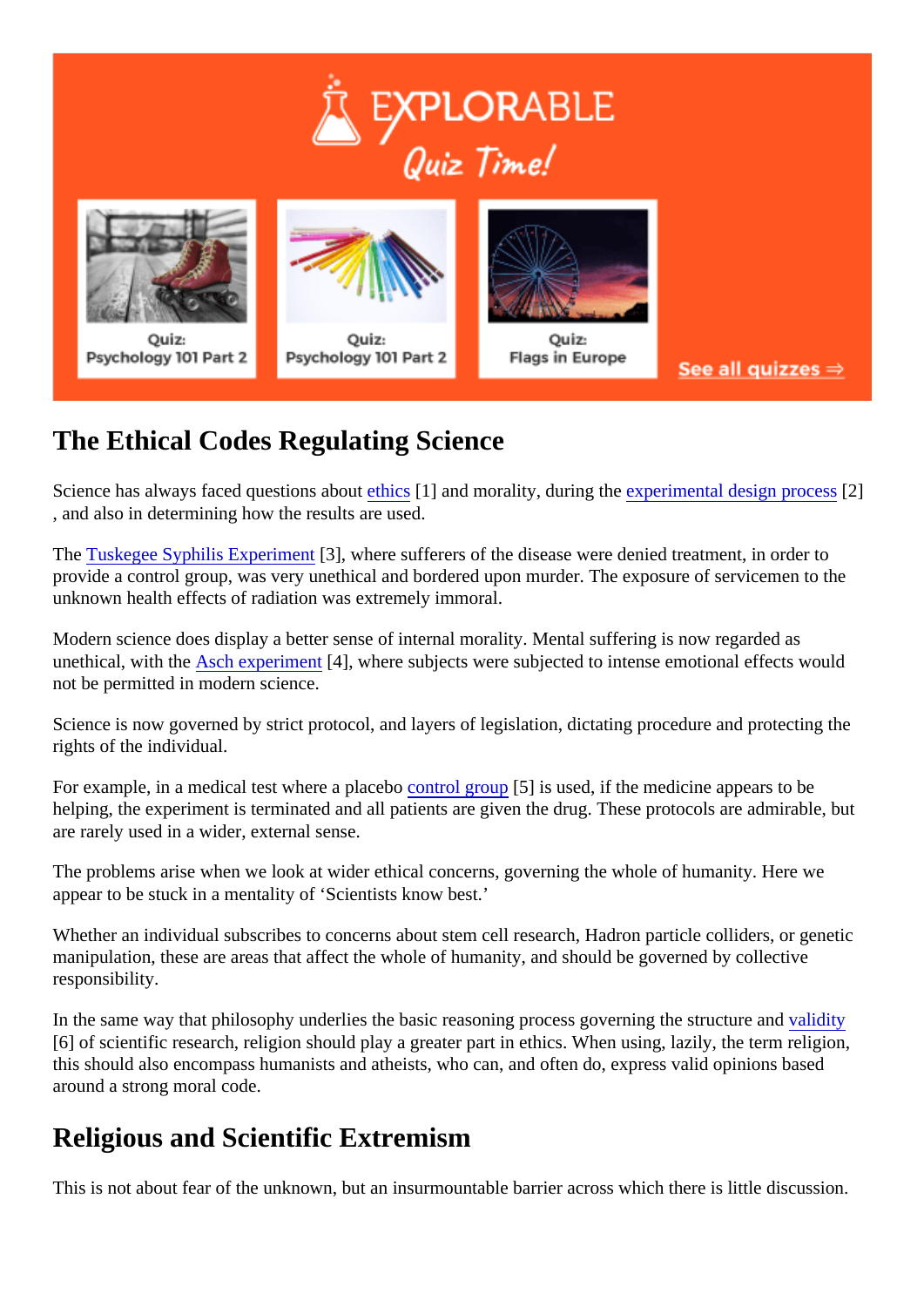The lack of room for compromise is a breeding ground for extremism and intolerance, at both sides of the spectrum.

If scientists were more willing to address the genuinely ethical concerns, would the Intelligent Design argument have been allowed to fester for so long?

Religious fanatics spouting off narrow-minded and distorted views of the world are extremely dangerous, but so are scientists refusing to accept the possibility of a creator. Atheism is perfectly acceptable, but it is important not to fall into the same trap of believing that it is the only viable belief.

Ethical concerns are not solely the province of religion and those with or without faith have the right to express their views upon the subject, as long as they are reasoned, and well thought out.

Esteemed scientists stating that 'people who believe in God are idiots' are as intolerant as religious leader ranting that those who do not subscribe to their restricted view of the world are evil, and deserve death and eternal damnation.

## The Power of Compromise

For too long, there has been little overlap between the two fields, and this contributes to extremism. The path surely lies somewhere in the middle, where religious bodies are able to question ethics, without being shouted down, and scientists are allowed to establish their theories without attacks from those who believe the literal truth of ancient texts.

Science and religion have not always occupied mutually exclusive fields. The Age of Islam, from the 8th century to the 13th century, saw a period of great scientific advancement, sponsored by the controlling Theocracy.

Unfortunately, the aftermath of the schism, and the accusations of blasphemy caused by the [evolution](https://verify.explorable.com/biology-experiments)[7] and [natural selectio](https://verify.explorable.com/darwins-finches)n [8] left scars, which need to be healed. This worked both ways, with great scientists such as George Carver Washington mocked by the scientific community for their religious belief.

The Intelligent Design debate is widening this rift, and religious extremists are striving to maintain distance between science and religion. Despite the view being held only by a vocal minority, the debate is capturing the public consciousness, and masking any constructive dialogue and discussion.

Despite the fringes of science and religion causing difficulties, there are signs that the uneasy co-existence thawing. Many scientists are happy to proclaim their religious beliefs, and many religious organizations support real science, rather than trying to use it to support narrow beliefs.

Once the course of debate switches, and religions are allowed to air ethical concerns, humanity will be able to improve and develop at an even greater rate.

Source URL: https://verify.explorable.com/when-science-meets-religion

Links

- [1] https://verify.explorable.com/ethics-in-research
- [2] https://verify.explorable.com/design-of-experiment
- [3] https://verify.explorable.com/tuskegee-syphilis-study
- [4] https://verify.explorable.com/asch-experiment
- [5] https://verify.explorable.com/scientific-control-group
- [6] https://verify.explorable.com/validity-and-reliability
- [7] https://verify.explorable.com/biology-experiments